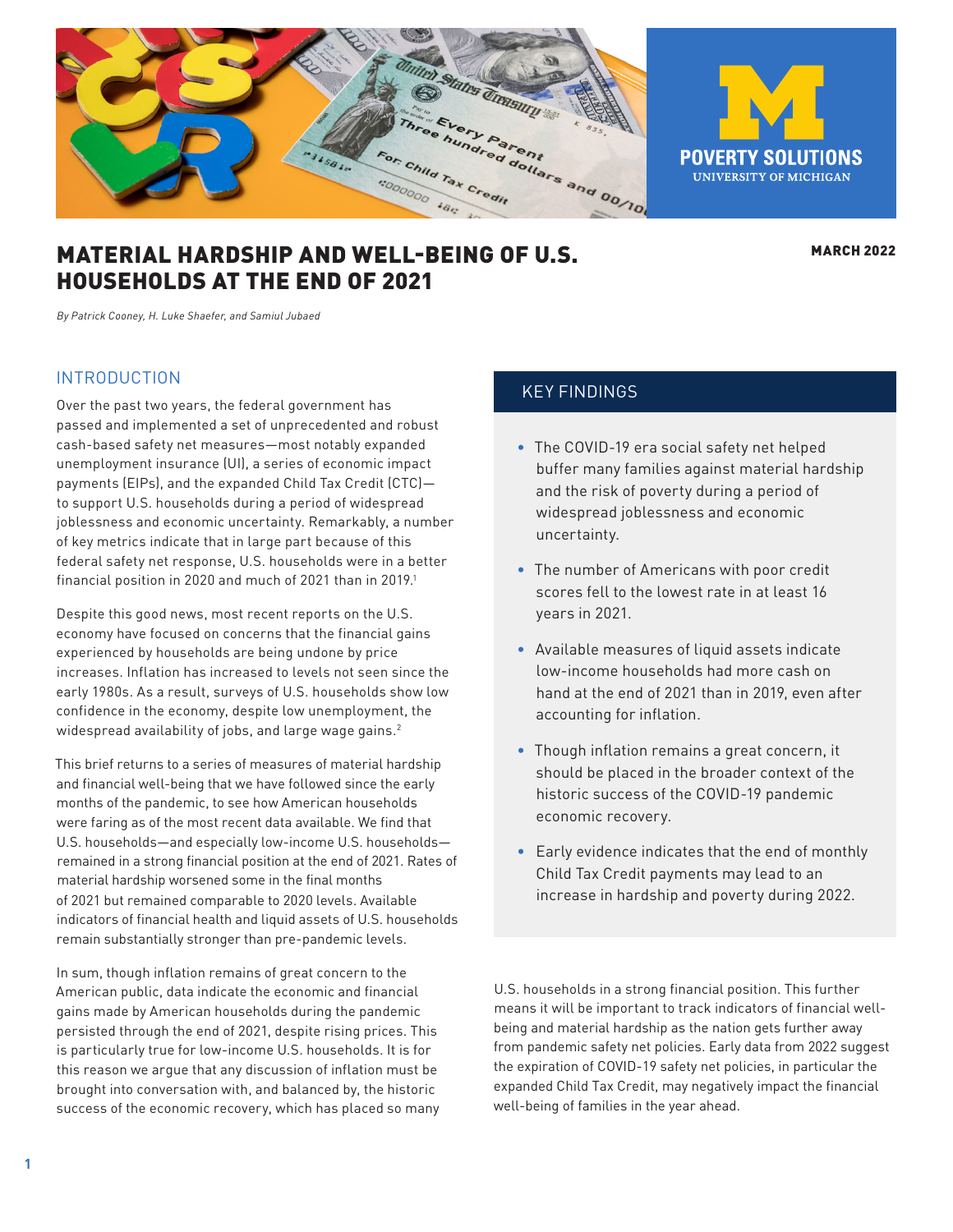# <span id="page-1-0"></span>MATERIAL HARDSHIP AT THE END OF 2021

Since late April 2020, the U.S. Census Bureau has fielded the Household Pulse survey to better understand how American households are dealing with the public health and economic impacts of the COVID-19 pandemic.<sup>[3](#page-8-0)</sup> Surveys include a battery of questions related to employment, income, savings, spending, financial stability, food security, and mental health. Here we review changes in material hardship measures since reported hardship reached a low point in April 2021 following the passage of the American Rescue Plan Act of 2021 (ARPA). The Pulse survey is generally deployed twice per month, and we average reported rates in both waves in a given month to better capture long-term trends. In April, October, and December 2021, and January and February 2022, only one survey was deployed, so we report estimates from a single wave for those months.<sup>4</sup>

We report rates of food insufficiency and financial instability for all adults, adults with children in the home, and adults with no children in the home. We focus on the experiences of adults with children in particular because these households have experienced higher rates of hardship historically and throughout the pandemic, and because children are particularly vulnerable to the long-term impacts of poverty and food insecurity.<sup>[5](#page-8-0)</sup> Between July and December 2021, the large majority of these households began to receive monthly payments through the expanded Child Tax Credit (CTC), in the amount of \$300 for every child under 6 and \$250 for every child age 6-17. Research finds that the early months of CTC payments saw declines in food insufficiency.<sup>6</sup> Monthly CTC payments expired at the end of 2021, and the expanded CTC has not been renewed by Congress for 2022.

Our measure of food insufficiency<sup>[7](#page-8-0)</sup> relies on a single question from the Pulse survey, which asks all respondents: *In the last 7 days, which of these statements best describes the food eaten in your household? Respondents then choose between: (a) Enough of the kinds of food (I/we) wanted to eat; (b) Enough, but not always the kinds of food (I/we) wanted to eat; (c) Sometimes not enough to eat; and (d) Often not enough to eat*. We count all those who responded there was sometimes or often not enough to eat in the prior seven days as having insufficient access to food.

Our measure of financial instability relies on the question: *In the last 7 days, how difficult has it been for your household to pay for usual household expenses, including but not limited to food, rent or mortgage, car payments, medical expenses, student loans, and so on?* We chart the share of adults who say it has been *very difficult* to pay for usual household expenses.

# FOOD INSUFFICIENCY

In Figure 1, we see rates of food insufficiency rise in the final months of 2020 before dropping precipitously following the passage of the COVID-19 relief bill in December 2020 and ARPA in March 2021. In the early months of 2021, households were also aided by receipt of 2020 refundable tax credit payments. After reaching a low point in April 2021, food insufficiency rises slightly through June 2021 before falling again, gradually for adults without children but steeply for adults with children. The steeper decline for adults with children follows the first expanded Child Tax Credit payments. Food insufficiency rates rise slowly after August 2021, timed with the expiration of expanded unemployment assistance, though the rise has been less severe among adults with children.



### FIGURE 1: SHARE OF RESPONDENTS REPORTING SOMETIMES OR OFTEN NOT ENOUGH FOOD IN PRIOR SEVEN DAYS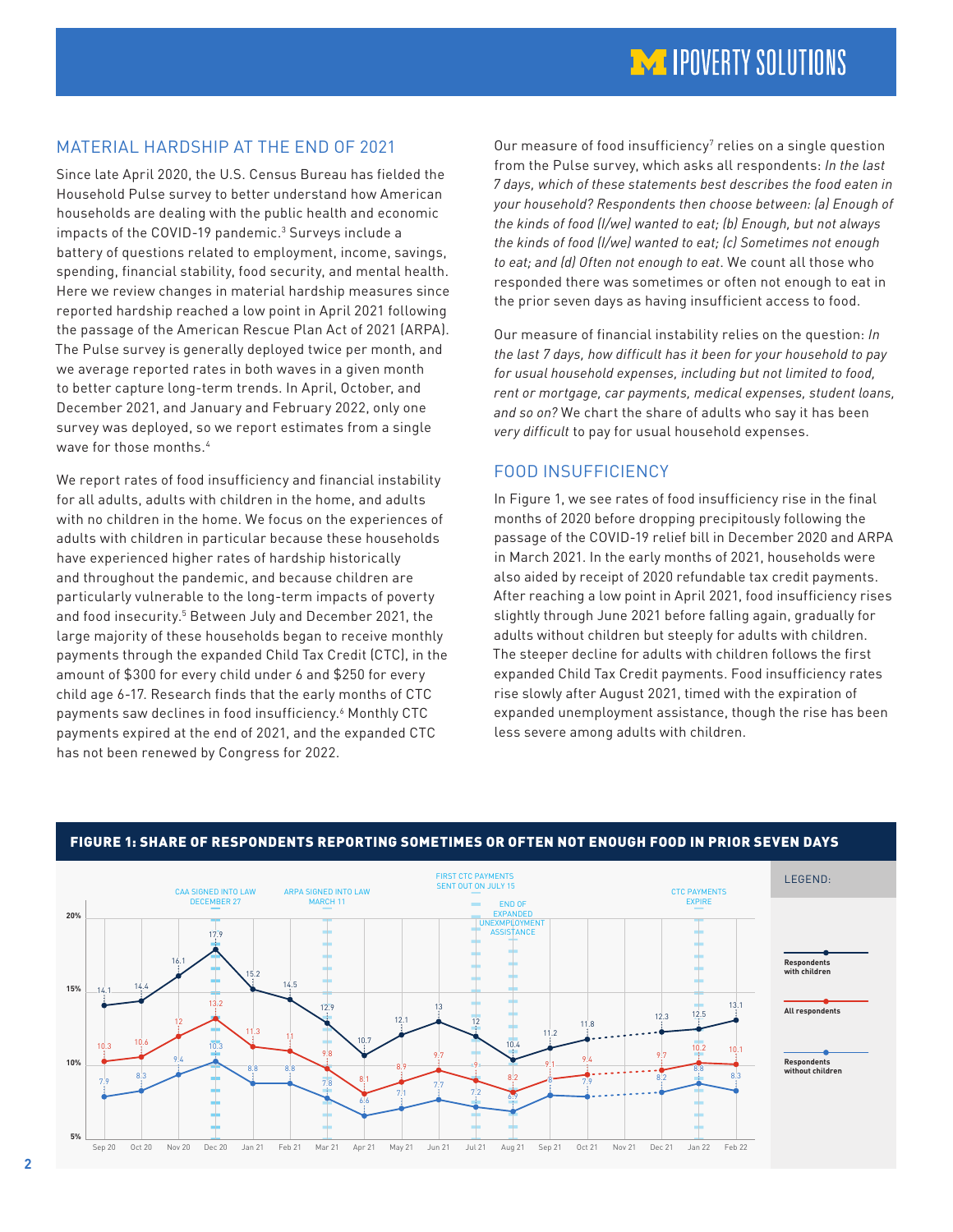# **IM IPOVERTY SOLUTIONS**

The potential impact of expanded CTC payments is apparent when we look at the ratio of food insufficiency rates over time between adults with children and those without (Figure 2). If this measure increases, it means the food insufficiency rate for adults with children is increasing relative to adults without children; if it declines, in means the food insufficiency rate for adults with children is declining relative to adults without children. If the ratio was equal to one, it would mean rates of food insufficiency for adults with children and adults without children were the same.

Throughout the pandemic, and even following robust relief packages in December 2020 and March 2021, a stubborn gap persisted between food insufficiency rates for adults with children and those without, where adults with children experienced higher rates of food insufficiency than adults

without children, resulting in a high hardship ratio. After July 2021, however, this ratio declines as the gap between hardship rates narrows considerably, and remains relatively low through the end of 2021, during the period in which the vast majority of adults with children received monthly Child Tax Credit payments. However, in February 2022—the first survey period following the absence of a monthly CTC payment since July 2021—food insufficiency increased for adults with children and decreased for those without, resulting in a marked rise in the hardship ratio.

For low-income adults with children (households with income below \$25,000 in 2020), rates of food insufficiency at the end of 2021 sat well below fall 2020, helped by EIPs, Child Tax Credit payments, expanded SNAP benefits, non-CTC refundable tax credits, and a strong low-wage labor market (Figure 3). Food



Note: This measure is the ratio of the hardship rate for adults with children versus adults without children. A higher ratio means there is a larger gap between the hardship rate for adults with children versus adults without children. If the ratio declines, it means this gap is narrowing.



#### FIGURE 3: FOOD INSUFFICIENCY RATES FOR ADULTS WITH CHILDREN AND ADULTS WITHOUT CHILDREN (<\$25,000)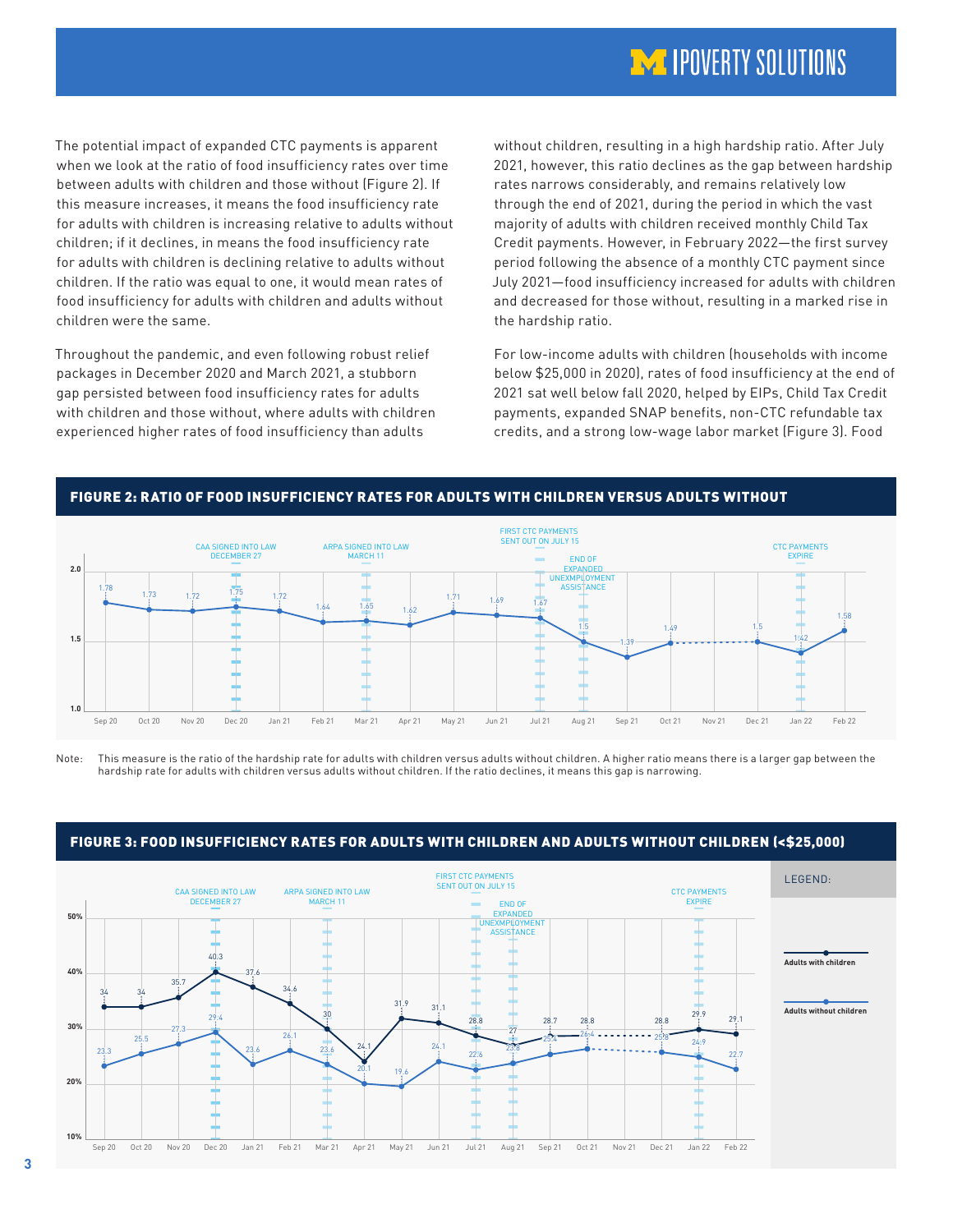

FIGURE 4: RATIO OF FOOD INSUFFICIENCY RATES FOR ADULTS WITH CHILDREN VERSUS ADULTS WITHOUT (<\$25,000)

Note: This measure is the ratio of the hardship rate for adults with children versus adults without children. A higher ratio means there is a larger gap between the hardship rate for adults with children versus adults without children. If the ratio declines, it means this gap is narrowing.

#### FIGURE 5: SHARE OF RESPONDENTS REPORTING VERY DIFFICULT TO PAY FOR HOUSEHOLD EXPENSES IN PREVIOUS SEVEN DAYS



insufficiency rates for low-income adults without children are roughly where they were in fall 2020 and remained fairly stable through the end of 2021. As Figure 4 shows, the ratio between food insufficiency rates for low-income adults with children compared to those without falls dramatically after the deployment of monthly CTC payments, to just above one. Following the expiration of monthly CTC payments, we see food insufficiency rates remain relatively stable for lowincome adults with children and decline for those without. Thus, the gap in food insufficiency rates between low-income adults with and without children returns to where it was prior to the distribution of CTC payments in the latter half of 2021.

## FINANCIAL INSTABILITY

Looking at rates of financial instability over time in Figure 5, a similar pattern emerges, with rates rising slowly through the end of 2021 after reaching a low point in April 2021. For adults without children, rates of hardship at the end of 2021 are roughly similar to those in the fall of 2020, when households were still buoyed by supports provided by the first major COVID-19 relief bill, the CARES Act, passed in March 2020 supports. For adults with children, rates of financial instability are lower at the end of 2021 compared to the fall of 2020, after falling in the month following the rollout of CTC payments, but rising again following the end of expanded unemployment insurance. In the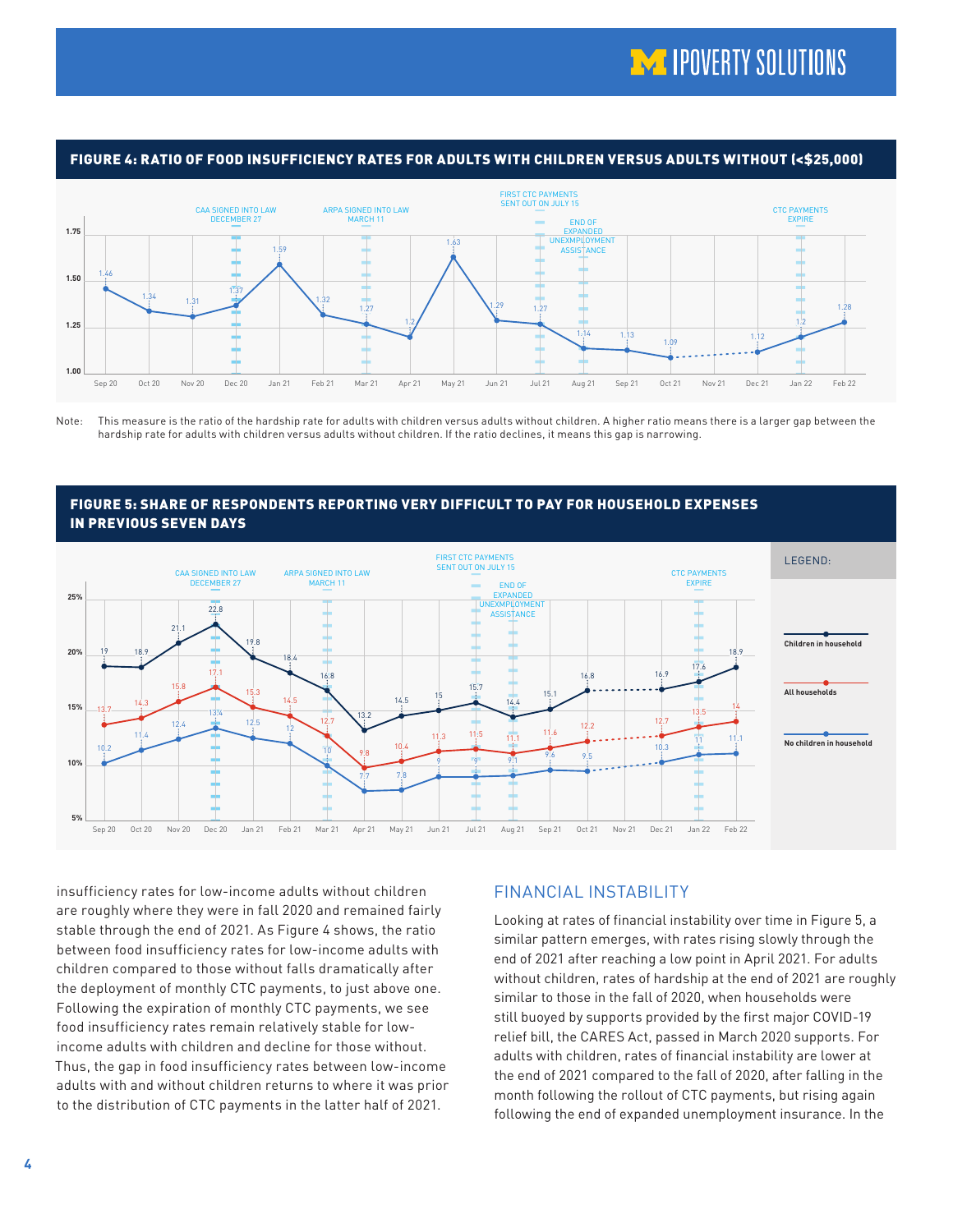# **IM IPOVERTY SOLUTIONS**

<span id="page-4-0"></span>survey period following the expiration of CTC payments, the financial instability rate is steady for adults without children, but increases markedly for adults with children.

Taking both hardship measures into account, similar patterns emerge. Following the initial disbursement of CTC payments in July 2021, rates of food insufficiency and financial instability for adults with children fell, both in absolute terms and relative to adults without children. Hardship rates rise slowly across the board following the expiration of expanded unemployment assistance in early September 2021, but remain relatively stable compared to other periods in the pandemic, and food insufficiency for adults with children remains quite low relative to adults without children. In February 2022, following the expiration of monthly CTC payments, both hardship measures for adults with children increase, while remaining stable or declining for adults without children. While much attention has been placed on the impact of rising prices on the ability of families to pay for basic necessities, the impact of the expiration of monthly CTC payments is much clearer.

## FINANCIAL HEALTH

Reports have shown that the average credit score of American adults improved significantly in 2020 and 2021 despite the loss of 22 million jobs in early 2020.[8](#page-8-0) This stands in contrast to the Great Recession, when the average FICO score declined.<sup>[9](#page-8-0)</sup> Since 2013, the average credit score of American adults has steadily improved, rising between one and four points per year before rising by *seven points* in 2020 and then rising further in 2021.[10](#page-8-0) As of early fall 2021, reports showed that average credit card balances were down, as were mortgage delinquencies, and researchers have linked such outcomes to the expansion of cash transfers along with other policies.<sup>[11](#page-8-0)</sup>

However, it is possible that these outcomes are driven by improvements in the financial health of higher-income Americans. That is, low-income Americans could still be hurt by the recession and see their financial health decline, even while the average credit score improves.

While income and credit are not perfectly correlated, we can get some understanding of gains among financially unstable households by looking at the share of U.S. adults with poor credit, defined here as a credit score under 600 (Figure 6)[.12](#page-8-0) For historical comparison, we find following the Great Recession, in April 2010, more than one-quarter of American adults had poor credit. That rate declines steadily in the years following, but was still at 20% in 2017. In contrast, the estimated proportion of Americans with bad credit fell in 2020 and then fell *sharply* in 2021, down to 15.5%, a decline of nearly 40% from the 2010 high. A FICO analysis also notes the overall improvement in the average credit score of U.S. adults is driven by improvements in the lower end of FICO scores, with rates remaining relatively stable among those with already good credit[.13](#page-8-0) As one would expect, declining rates of poor credit correspond with fewer missed payments and lower levels of consumer debt[.14](#page-8-0)

# BANK ACCOUNT BALANCES

Other indicators also show signs of continued financial stability. A report from the J.P. Morgan Chase Institute tracks tens of millions of de-identified banking accounts. They found average checking account balances in December 2021 were up for all income groups relative to two years prior, with the greatest proportional increase found among families with low incomes, whose average balance was much higher at the end of 2021 than before the pandemic[.15](#page-8-0) While they



Source: <https://www.fico.com/blogs/average-us-ficor-score-716-indicating-improvement-consumer-credit-behaviors-despite-pandemic>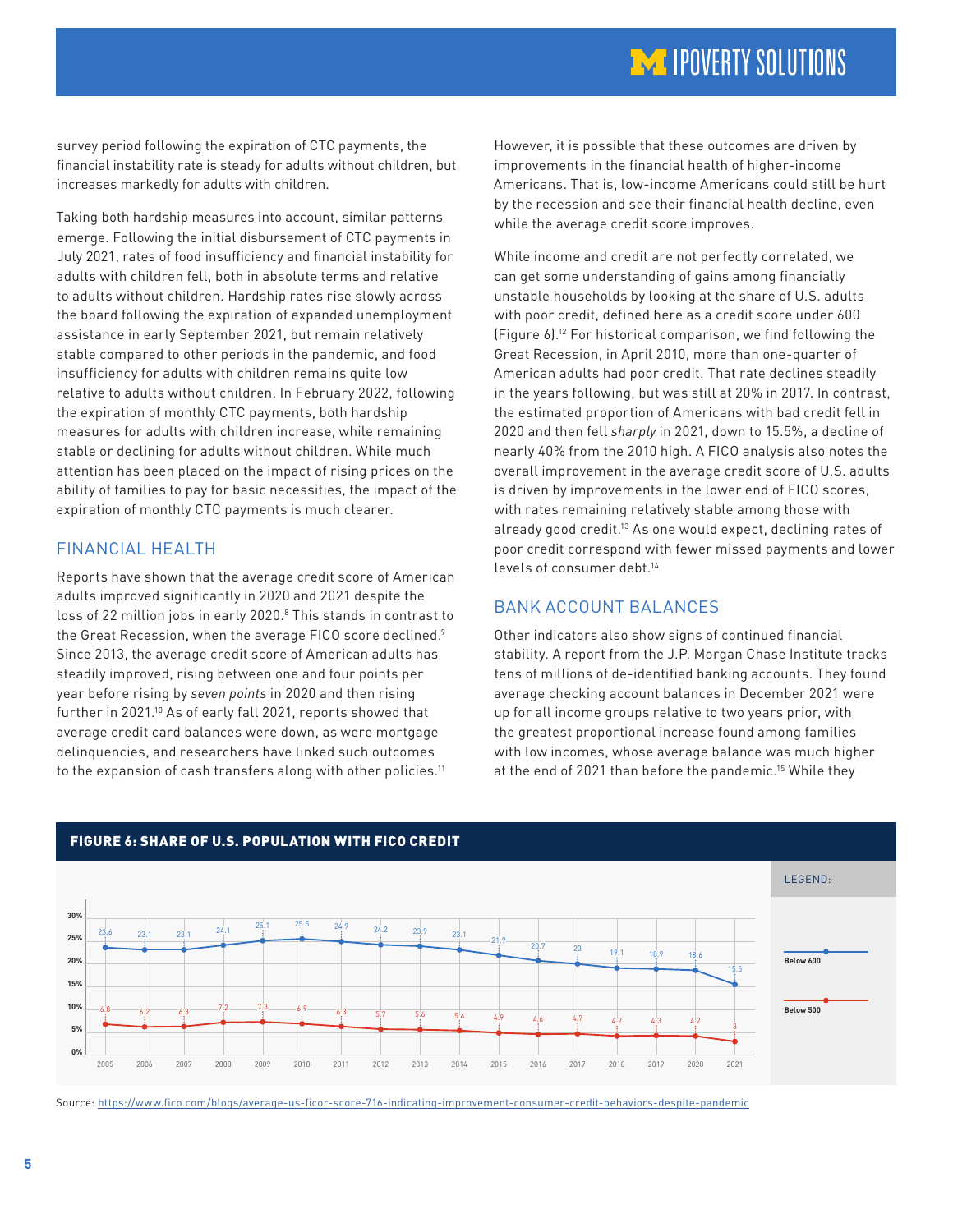# **MA IPOVERTY SOLUTIONS**



#### <span id="page-5-0"></span>FIGURE 7: PERCENT CHANGE (RELATIVE TO 2019) IN MEDIAN WEEKLY CHECKING ACCOUNT BALANCES, BY INCOME QUARTILE, ADJUSTED FOR INFLATION

Source: [J.P. Morgan Chase Institute](https://www.jpmorganchase.com/institute/research/household-income-spending/household-pulse-cash-balances-at-year-end), "Household Cash Balance Pulse: Family Edition," February 2022

Note: 1st income quartile (red) is the lowest income quartile, 4th income quartile (blue) the highest

present an encouraging picture of the financial well-being of U.S. households nearly two years into the pandemic, these figures are not adjusted for inflation, a potentially important issue given the rapid rise in prices over the past year. That is, with higher prices, a higher bank account balance may not necessarily translate to a real increase in financial well-being.

In Figure 7, we adjust all dollar figures from this series to January 2022 prices, using the historical monthly Consumer Price Index for all Urban Consumers (CPI-U), to better understand the extent to which rising prices might be eating into higher nominal bank account balances[.16](#page-8-0) While adjusting for inflation reduces balance gains somewhat, we still find low-income households in a relatively strong financial position, with balances up more than 50% at the end of 2021 relative to

pre-pandemic levels. Balances for this group peaked in March 2021—up nearly 120% compared to pre-pandemic levels when we see rates of reported hardship drop. While some commentators suggested the cash buffer for low-income families was "dwindling" through fall 2021, average balances still sat well above those a year prior, aided by monthly Child Tax Credit payments[.17](#page-8-0) Indeed, from July through December 2021, the period in which CTC payments were sent out, the "balance gains" for households receiving CTC payments held steady, while the gains for those not receiving CTC payments slowly began to decline.<sup>18</sup> Figure 8 shows the balance gains for CTC targeted households and non-targeted households, and one can clearly see the monthly balance gains spike for CTC targeted households each month when new payments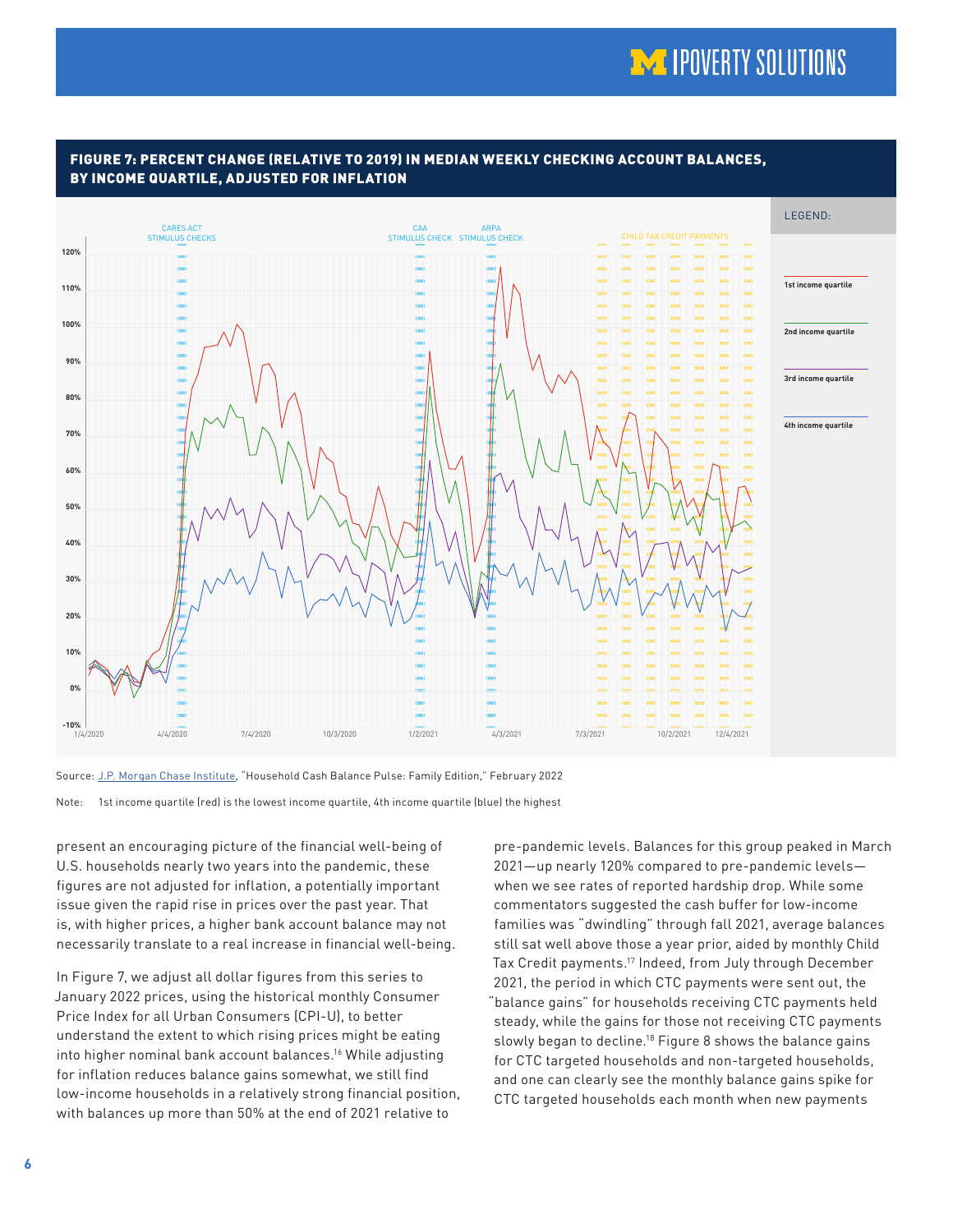

#### <span id="page-6-0"></span>FIGURE 8: PERCENT CHANGE (RELATIVE TO 2019) IN MEDIAN WEEKLY CHECKING ACCOUNT BALANCES, BY TARGETED AND NON-TARGETED HOUSEHOLDS, ADJUSTED FOR INFLATION

Source: [J.P. Morgan Chase Institute](https://www.jpmorganchase.com/institute/research/household-income-spending/household-pulse-cash-balances-at-year-end), "Household Cash Balance Pulse: Family Edition," February 2022

arrive, helping these households maintain their gains over time. This stands in sharp contrast to the rest of the pandemic period, when we see great volatility in the account balances of households with children, as they receive large balance increases with each round of stimulus checks, followed by large decreases as those payments are spent down more quickly than in childless households[.19](#page-8-0) The consistency of the CTC payments seemed to have provided households with children a certain amount of stability.

## **DISCUSSION**

Since the onset of the COVID-19 pandemic, numerous sources of data have told an unprecedented story of how the financial well-being of U.S. households was safeguarded during a period in which tens of millions lost work and an ever-changing virus has continued to drive economic uncertainty. While the story seems to be relatively straightforward, it is noteworthy because it represents a dramatic shift in the character of the U.S. social safety net. Over the past 25 years, the federal government has relied on a mix of means-tested or targeted income transfers that are often in-kind in form.[20](#page-8-0) During the pandemic, lawmakers flipped this system on its head, implementing measures that were primarily cash-based and far more universal. In doing so, we mounted the most successful

response to an economic crisis in our nation's history.

In addition to easing hardship, there is reason to believe the COVID-19 safety net has played a role in record job growth and wage increases for low-wage workers, further contributing to enhanced financial stability. During the Great Recession, the economy shed nearly 9 million jobs and left lasting scars on the U.S. labor market; it took a full six years before employment reached pre-recession levels[.21](#page-8-0) The COVID-19 recession officially lasted only two months but more than 22 million Americans lost work. Since April 2020, however, more than 20 million jobs have been added. In just two years, employment has risen to 1.3% below pre-recession levels, a benchmark it took five years to reach after the onset of the Great Recession.[22](#page-8-0) And February's unemployment rate fell below 4%, a threshold our economy did not reach in any month between January 2001 and April 2018.<sup>[23](#page-8-0)</sup>

Despite these outcomes, in recent months concerns have mounted over rising prices. The question posed in this report is whether high inflation has neutralized the apparent success of the pandemic safety net. High inflation is indeed a cause for concern. This is particularly true for low-income households, who dedicate the largest share of their household budgets to necessities.[24](#page-8-0) However, despite rising prices, our read of the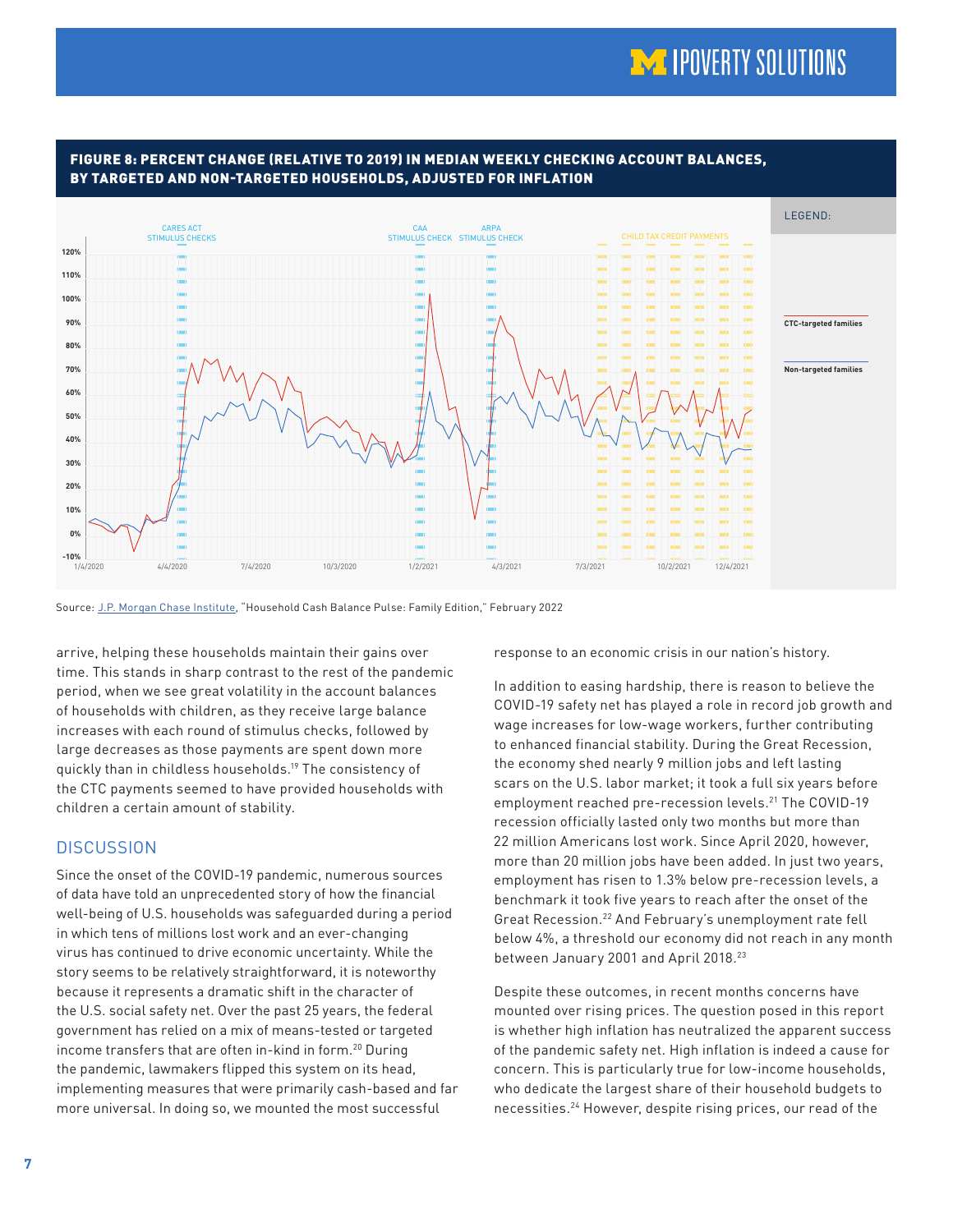# **IM IPOVERTY SOLUTIONS**

<span id="page-7-0"></span>data is that the pandemic safety net was a historic success, reducing hardship and poverty, stabilizing households, and jumpstarting the economic recovery. The gains remained evident at the end of 2021.

The question now is how the gains made by so many U.S. households will persist. While rising prices are a pressing concern, of greater concern may be the withdrawal of safety net supports that have placed so many U.S. households in such a strong financial position. The expanded Child Tax Credit was one element of the pandemic safety net that seemed poised to become a permanent part of our social infrastructure, seeing as how in just six months the provision delivered on its promise to reduce hardship and income poverty in households with children. Columbia University's Center on Poverty and Social Policy estimated the child poverty rate in December 2021 was 12.1%, down from 15.8% in June 2021, prior to the initial disbursement of monthly Child Tax Credit Payments. The estimated child poverty rate in January 2022, following the expiration of monthly CTC payments, rose to 17%, an increase of more than 40% in a single month.<sup>[25](#page-8-0)</sup> Similarly, hardship rose for those with children in the first months following the expiration of the Child Tax Credit, but not for those without children. The gap in hardship rates between adults with children and those without, which narrowed considerably in response to CTC payments, began to widen again.

Thus, while we see little discernable evidence that rising prices have cut meaningfully into the gains made by so many U.S. households during the pandemic, the elimination of the expanded Child Tax Credit might. Indeed, though the COVID-19 safety net programs have been a historic success, early signs indicate that these gains may reverse the further away we get from them.

#### ABOUT THE AUTHORS

Patrick Cooney is the assistant director of policy impact at Poverty Solutions at the University of Michigan, a university-wide initiative that partners with communities and policymakers to find new ways to prevent and alleviate poverty through action-based research.

H. Luke Shaefer is the faculty director of Poverty Solutions, the Hermann and Amalie Kohn Professor of Social Justice and Social Policy, and a professor of public policy and social work at U-M.

Samiul Jubaed is a data and policy analyst at Poverty Solutions.

The authors thank Charles and Lynn Schusterman Family Philanthropies for support for this research.